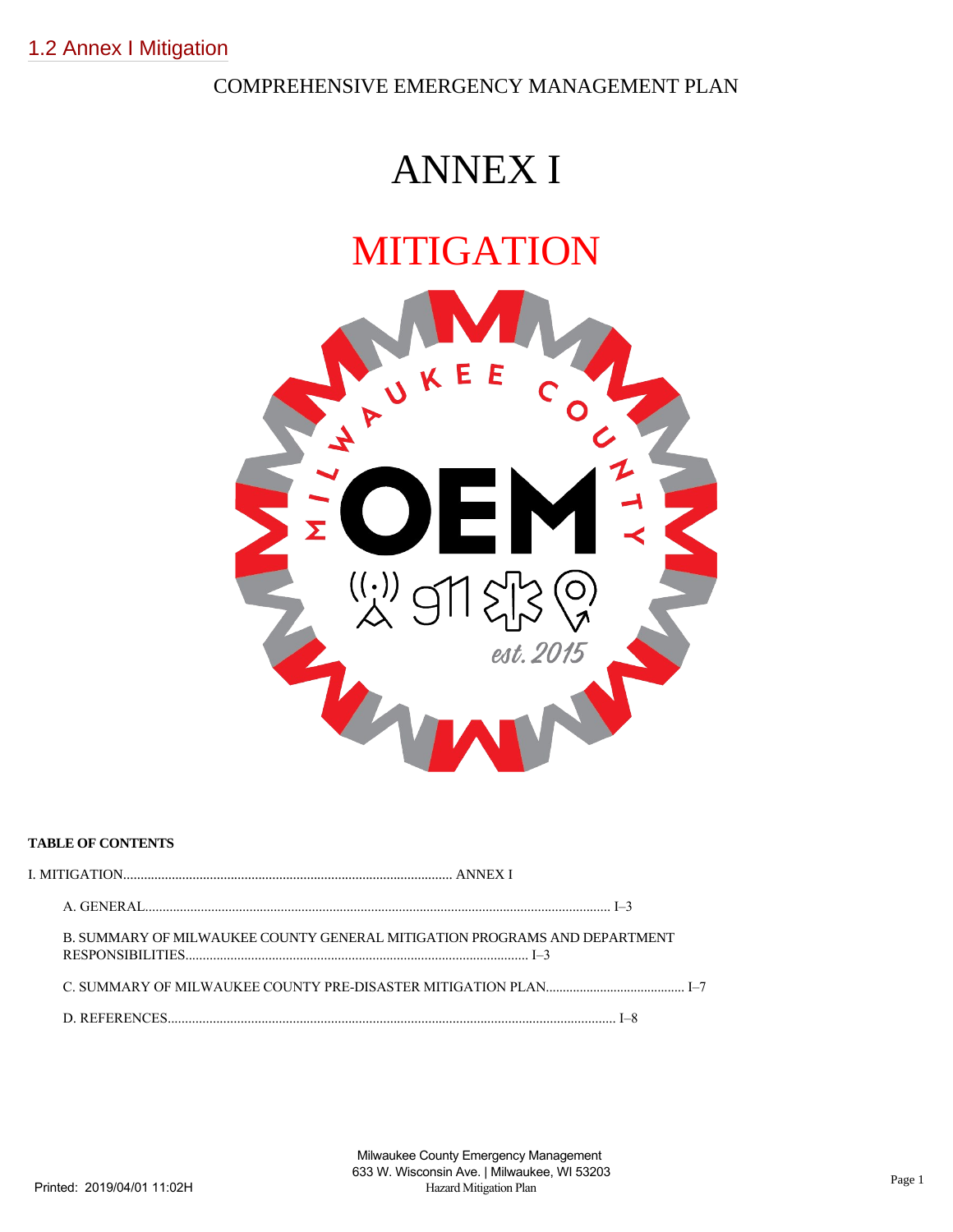## [1.2.1 General](https://milwaukeecounty.isc-cemp.com/Cemp/Details?id=5806752)

#### **A. GENERAL**

1. Hazard mitigation planning is the process of developing a set of actions designed to reduce or eliminate risk to people and property from hazards and their effects. Mitigation efforts include activities that will prevent or reduce the impact of emergency/disaster results on people, property and environment. Efforts include building codes, land use planning, training and education, structural and non–structural safety measures.

2. Philosophically, there are three things we can do to mitigate. We can:

- a. Act on the hazard (the cause of the emergency).
- b. Act on the people (the population effected by the emergency).
- c. Act on the interaction between the hazard and the people.

3. Mitigation activities may be undertaken before a hazard event or afterwards. Pre–event mitigation activities are highly desirable, since the period immediately following a hazard event is often a difficult one in which to make mitigation decisions. If put in place soon enough, mitigation activities can reduce the damage caused by the next event. Also worth noting is mitigation can break the cycle of repeated destruction resulting from hazard events.

4. Federal policies require a formal mitigation program implementation plan any time an area is subject of a Presidential Disaster Declaration and federal disaster monies are received.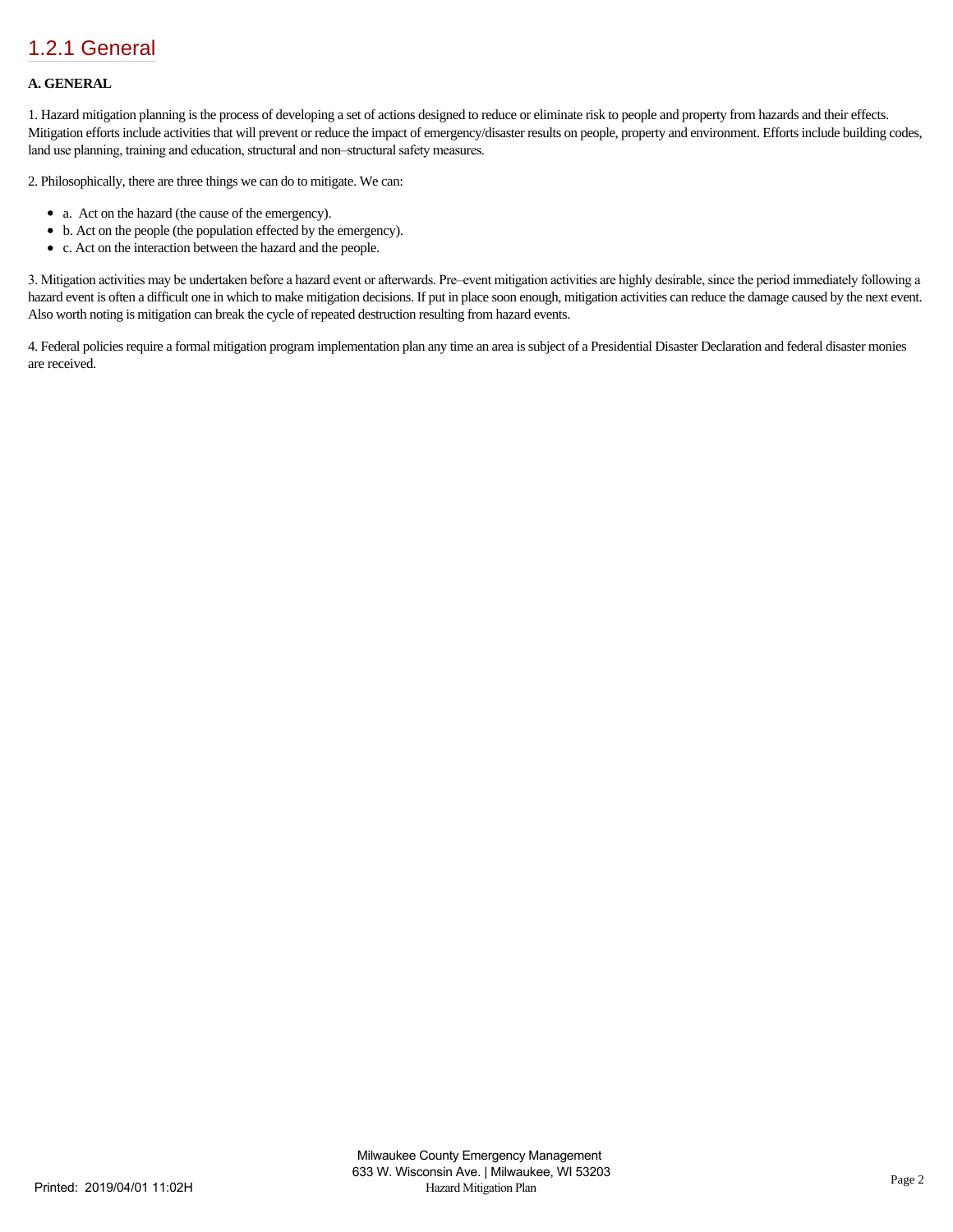# [1.2.2 Summary of Milwaukee County General Mitigation Programs & Department](https://milwaukeecounty.isc-cemp.com/Cemp/Details?id=5806754) **Responsibilities**

### **B. SUMMARY OF MILWAUKEE COUNTY GENERAL MITIGATION PROGRAMS AND DEPARTMENT RESPONSIBILITIES**

| TABLE 9: SUMMARY OF MILWAUKEE COUNTY GENERAL MITIGATION PROGRAMS AND DEPARTMENT RESPONSIBILITIES |                                                                                                                                                                                                                                                                                                                                                                                                                                                                                                                                                                                                                                                                                                                                                     |  |
|--------------------------------------------------------------------------------------------------|-----------------------------------------------------------------------------------------------------------------------------------------------------------------------------------------------------------------------------------------------------------------------------------------------------------------------------------------------------------------------------------------------------------------------------------------------------------------------------------------------------------------------------------------------------------------------------------------------------------------------------------------------------------------------------------------------------------------------------------------------------|--|
|                                                                                                  | a. County Executive and Board of Supervisors.                                                                                                                                                                                                                                                                                                                                                                                                                                                                                                                                                                                                                                                                                                       |  |
|                                                                                                  | • (1) Responsible for all of the County departments and programs.<br>• (2) Serves as the EOC Policy and Executive Group.<br>• (3) Proclaims a Local State of Emergency and Declares a Disaster.<br>• (4) Establishes project funding priorities and makes application to state and federal funding sources.                                                                                                                                                                                                                                                                                                                                                                                                                                         |  |
|                                                                                                  | b. Emergency Management.                                                                                                                                                                                                                                                                                                                                                                                                                                                                                                                                                                                                                                                                                                                            |  |
| 1. Emergency Management and                                                                      | • (1) Prepares and updates the County Comprehensive Emergency Management Plan (CEMP).<br>• (2) Coordinates the activities of all departments within the County organization during an emergency or disaster, serving as a<br>conduit of information and ensuring the most efficient use of resources.<br>• (3) Establishes, equips, and maintains the County EOC; Identifies required EOC staffing; Prepares and maintains maps, displays,<br>databases, reference materials, and other information needed to support EOC operations; Identifies and stocks supplies needed<br>for EOC operations; Develops and maintains procedures for activating, operating, and deactivating the EOC.<br>(4) Maintain the County's Hazard Mitigation Plan.<br>٠ |  |
| Emergency Services                                                                               | $\ c.$ Fire Department(s).                                                                                                                                                                                                                                                                                                                                                                                                                                                                                                                                                                                                                                                                                                                          |  |
|                                                                                                  | • (1) Provide rapid, effective, and efficient response to all resident's and visitor's requests for emergency assistance, including fire,<br>pre-hospital emergency medical, and rescue services.                                                                                                                                                                                                                                                                                                                                                                                                                                                                                                                                                   |  |
|                                                                                                  | d. County Sheriff and municipal Police Departments.                                                                                                                                                                                                                                                                                                                                                                                                                                                                                                                                                                                                                                                                                                 |  |
|                                                                                                  | • (1) Provide law enforcement, and other duties as outlined in the CEMP.                                                                                                                                                                                                                                                                                                                                                                                                                                                                                                                                                                                                                                                                            |  |
|                                                                                                  | e. Public Health Department(s).                                                                                                                                                                                                                                                                                                                                                                                                                                                                                                                                                                                                                                                                                                                     |  |
|                                                                                                  | • (1) Provide community health and disease prevention programs and air quality and water quality programs.                                                                                                                                                                                                                                                                                                                                                                                                                                                                                                                                                                                                                                          |  |
|                                                                                                  | f. Emergency Medical Services (EMS): Provides planning and operations regarding EMS and health care facilities. Coordinates<br>hospitals, clinics, and related medical resources in the time of a declared disaster, and supports response operations to the extent<br>possible during an animal disease outbreak.                                                                                                                                                                                                                                                                                                                                                                                                                                  |  |
|                                                                                                  | a. County Communications Center (County Warning Point).                                                                                                                                                                                                                                                                                                                                                                                                                                                                                                                                                                                                                                                                                             |  |
|                                                                                                  | • (1) Initiate actions to warn local residents and visitors by all means available, as requested by Command.<br>• (2) Alert key officials                                                                                                                                                                                                                                                                                                                                                                                                                                                                                                                                                                                                           |  |
|                                                                                                  | • (3) Activate the public warning system, as requested by Division of Emergency Management.                                                                                                                                                                                                                                                                                                                                                                                                                                                                                                                                                                                                                                                         |  |
|                                                                                                  | b. Emergency Management.                                                                                                                                                                                                                                                                                                                                                                                                                                                                                                                                                                                                                                                                                                                            |  |
|                                                                                                  | (1) Ensure maintenance and tests: warning system, emergency communications, emergency public information system, emergency<br>power systems.<br>(2) Activate the public warning system.                                                                                                                                                                                                                                                                                                                                                                                                                                                                                                                                                             |  |
| <b>Public Protection</b>                                                                         | (3) Maintain warning, sheltering, mass evacuation plans.                                                                                                                                                                                                                                                                                                                                                                                                                                                                                                                                                                                                                                                                                            |  |
|                                                                                                  | $ c.$ School District(s).                                                                                                                                                                                                                                                                                                                                                                                                                                                                                                                                                                                                                                                                                                                           |  |
|                                                                                                  | • (1) Develops district and building hazard mitigation and emergency plans in accordance with state and district guidance and<br>policy.<br>• (2) Provides school facilities for use as shelters.                                                                                                                                                                                                                                                                                                                                                                                                                                                                                                                                                   |  |
|                                                                                                  | d. Municipal Government(s). Ensure maintenance and tests: warning system, emergency communications, emergency public information<br>system, emergency power systems.                                                                                                                                                                                                                                                                                                                                                                                                                                                                                                                                                                                |  |
|                                                                                                  | • (1) Maintain warning, sheltering, evacuation plans.                                                                                                                                                                                                                                                                                                                                                                                                                                                                                                                                                                                                                                                                                               |  |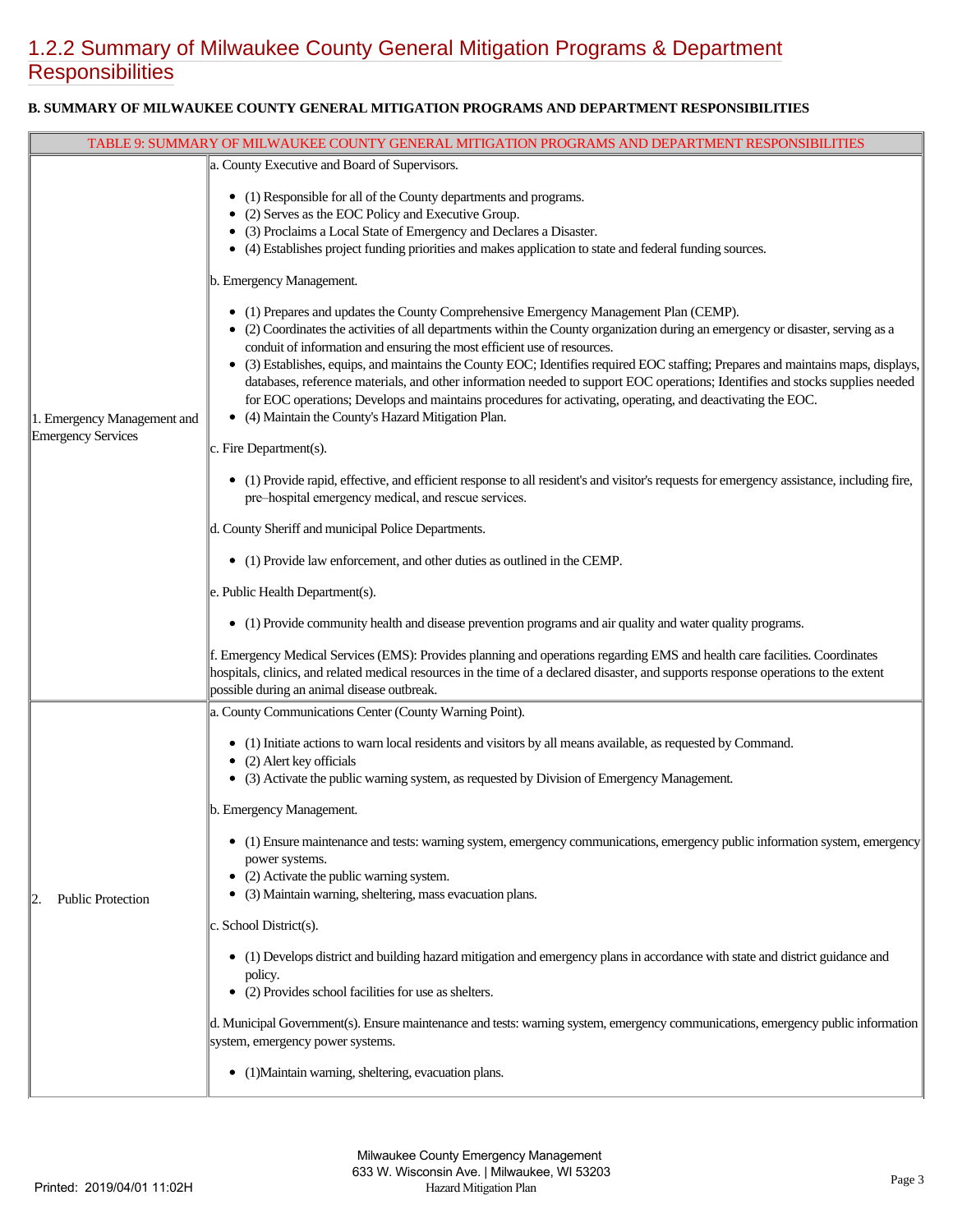|                       | a. Emergency Management.                                                                                                                                                                                                                                                                                                                                                                                                                                                                                                    |
|-----------------------|-----------------------------------------------------------------------------------------------------------------------------------------------------------------------------------------------------------------------------------------------------------------------------------------------------------------------------------------------------------------------------------------------------------------------------------------------------------------------------------------------------------------------------|
|                       | • (1) Provides numerous public outreach projects, including presentations to community groups, mail-outs, social media<br>campaigns, and seminars to encourage the citizens to prepare for a disaster.<br>(2) Distributes emergency preparedness information through radio and TV interviews, web site, newspaper articles, cable access<br>$\bullet$<br>TV channel, brochures, social media, and presentations to community groups.<br>(3) Encourages businesses to develop their emergency and business continuity plans. |
|                       | b. Fire Department(s).                                                                                                                                                                                                                                                                                                                                                                                                                                                                                                      |
|                       | • (1) Provide fire safety and education outreach projects.                                                                                                                                                                                                                                                                                                                                                                                                                                                                  |
|                       | c. Sheriff and Police Departments.                                                                                                                                                                                                                                                                                                                                                                                                                                                                                          |
| 3. Public Information | (1) Provide public safety and crime prevention projects, including "citizens police academy," neighborhood crime watch<br>programs, etc.                                                                                                                                                                                                                                                                                                                                                                                    |
|                       | d. Municipal Planning and Department of Community Development                                                                                                                                                                                                                                                                                                                                                                                                                                                               |
|                       | (1) Administers the National Flood Insurance Program and provides numerous public information activities that includes:<br>provision of Flood Insurance Rate Map (FIRM) map information; encourages real estate agents to disclose flood hazard<br>information; ensures that the library contains reference materials on hazard mitigation; and offers information on environmental<br>and flood hazard issues as requested.                                                                                                |
|                       | e. Department of Health and Human Services and Department of Administration - Facilities Management.                                                                                                                                                                                                                                                                                                                                                                                                                        |
|                       | (1) Coordinates work safety/hazard mitigation activities for County employees occupying County facilities.<br>$\bullet$                                                                                                                                                                                                                                                                                                                                                                                                     |
|                       | f. Municipal Government(s). Distributes emergency preparedness information through radio and TV interviews, web site, newspaper<br>articles, cable access TV channel, brochures, and presentations to community groups.                                                                                                                                                                                                                                                                                                     |
|                       | (1) Encourages businesses to develop their emergency and business continuity plans.<br>٠                                                                                                                                                                                                                                                                                                                                                                                                                                    |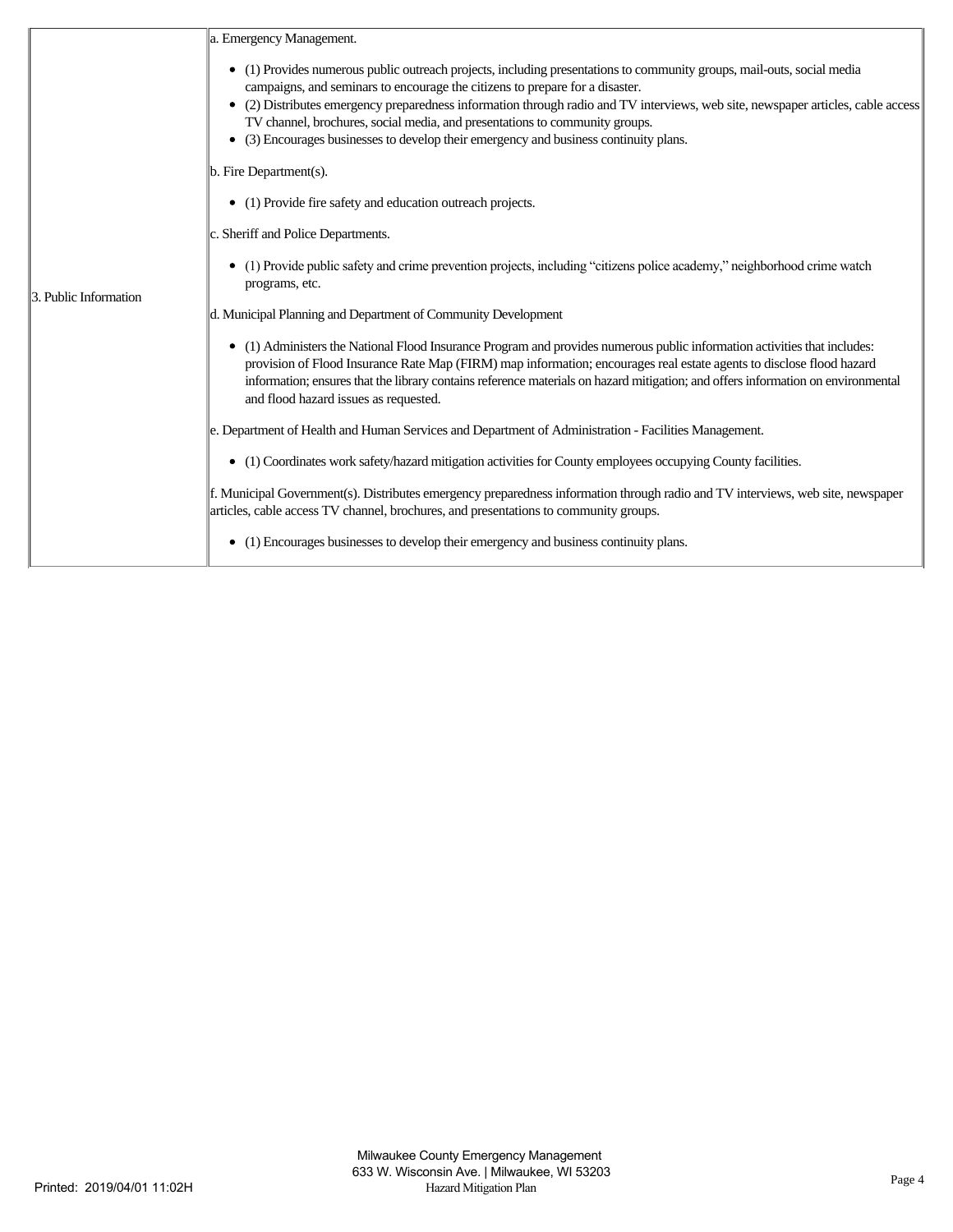|                                       | a. Department of Administrative Services Economic Development                                                                                                                                                                                                                                                                                                                                              |
|---------------------------------------|------------------------------------------------------------------------------------------------------------------------------------------------------------------------------------------------------------------------------------------------------------------------------------------------------------------------------------------------------------------------------------------------------------|
|                                       | • (1) Prepares and administers the County Comprehensive Plan that contains zoning goals, objectives, and policies.                                                                                                                                                                                                                                                                                         |
|                                       | b. Municipal Planning and Department of Community Development                                                                                                                                                                                                                                                                                                                                              |
|                                       | • (1) Advises all flood zone inquiries that federally backed mortgages require flood insurance for those properties having structures<br>located in a "A" or a "V" Flood Zone on the National Flood Insurance Program (NFIP) Flood Insurance Rate Map (FIRM).<br>(2) Advises that flood insurance may be obtained at a reduced rate for properties having structures located in "B" or "C" flood<br>zones. |
|                                       | c. Code Enforcement and Building Inspection Departments.                                                                                                                                                                                                                                                                                                                                                   |
|                                       | • (1) Apply the state and local building codes, the County's "Use and Development Regulations", and FEMA (flood) regulations<br>to all building permit applications.<br>• (2) Promote building attributes such as elevations and substantial improvements.                                                                                                                                                 |
|                                       | d. Fire Department(s).                                                                                                                                                                                                                                                                                                                                                                                     |
| 4. Property Protection/<br>Mitigation | • (1) Administer the "International Fire and Building Codes."<br>• (2) Provide fire safety inspections.                                                                                                                                                                                                                                                                                                    |
|                                       | e. Public Works.                                                                                                                                                                                                                                                                                                                                                                                           |
|                                       | • (1) Provides public drainage system maintenance.                                                                                                                                                                                                                                                                                                                                                         |
|                                       | f. Wisconsin Department of Natural Resources, DAS Environmental Services and Municipalities.                                                                                                                                                                                                                                                                                                               |
|                                       | • (1) Enforce County codes forbidding littering and dumping in creeks, streams and vacant lots.                                                                                                                                                                                                                                                                                                            |
|                                       | g. All Departments.                                                                                                                                                                                                                                                                                                                                                                                        |
|                                       | • (1) Identify potential mitigation projects that will reduce future damage.                                                                                                                                                                                                                                                                                                                               |
|                                       | h. County Mitigation Work group.                                                                                                                                                                                                                                                                                                                                                                           |
|                                       | • (1) Establishes, reviews, evaluates mitigation projects and activities.<br>• (2) Identifies community mitigation personnel and resources; and roles and responsibilities.<br>• (3) Reviews the goals, policies, and objectives of the County's Comprehensive Growth Management Plan. Identifies goals that<br>should be included that address hazard mitigation and long-term recovery.                  |
|                                       | a. County Land Use and Transportation Plan.                                                                                                                                                                                                                                                                                                                                                                |
|                                       | (1) Addresses Land Use and Comprehensive Plan issues.<br>٠                                                                                                                                                                                                                                                                                                                                                 |
|                                       | b. Wisconsin Department of Natural Resources and private contractors.                                                                                                                                                                                                                                                                                                                                      |
|                                       | (1) Provides control and cleanup of hazardous material incidents.<br>٠                                                                                                                                                                                                                                                                                                                                     |
| 5. Environmental Protection           | c. Municipal Water Utilities.                                                                                                                                                                                                                                                                                                                                                                              |
|                                       | • (1) Provides monitoring of water quality and discharging of waste.                                                                                                                                                                                                                                                                                                                                       |
|                                       | f. County Planning Department, and Municipalities.                                                                                                                                                                                                                                                                                                                                                         |
|                                       | (1) Addresses wetlands protection, natural resource and hazardous material contamination prevention.<br>٠                                                                                                                                                                                                                                                                                                  |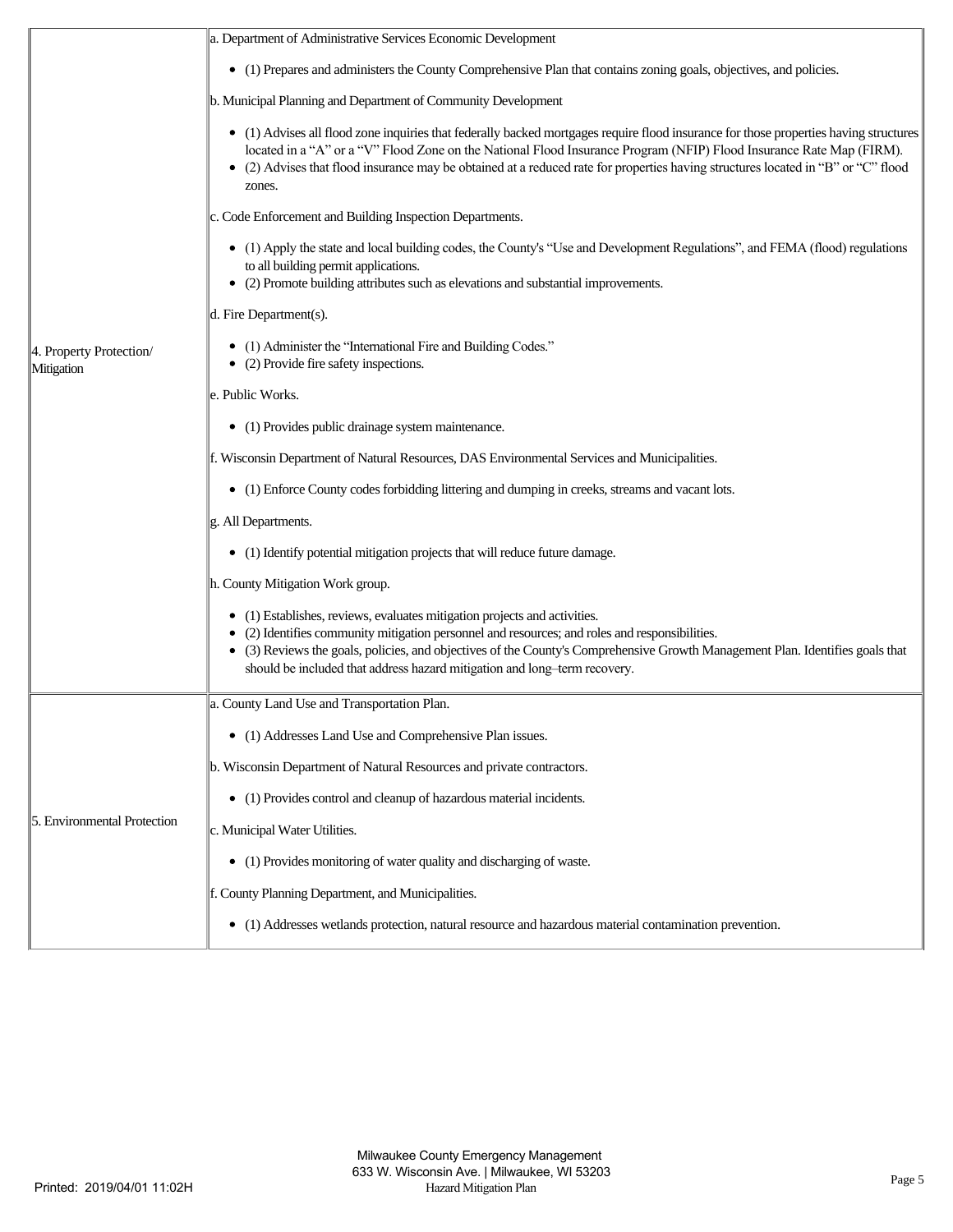|                                                                                    | a. Emergency Management.                                                                                                                                                                                                                                                                                                                                                                      |
|------------------------------------------------------------------------------------|-----------------------------------------------------------------------------------------------------------------------------------------------------------------------------------------------------------------------------------------------------------------------------------------------------------------------------------------------------------------------------------------------|
|                                                                                    | • (1) Manages the "Emergency Planning and Right to Know" (hazardous materials) prevention program to include: identification of<br>hazardous material sites, plotting plumes (GIS), encouraging facility emergency plans, warning, etc.<br>• (2) Maintains the County's Hazard Assessment.<br>• (3) Completes, maintains risk and threat assessments as required by state and federal.        |
| 6. Hazard Studies and Mapping<br>b. Information Management Systems Division (GIS). |                                                                                                                                                                                                                                                                                                                                                                                               |
|                                                                                    | • (1) Provides geographic mapping and analysis.<br>$\bullet$ (2) Provides a multi-hazard map of the community.<br>(3) Works with the Southeastern Wisconsin Threat Analysis Center (STAC) to gather information on local facility and environmental<br>vulnerabilities. Establishes a GIS "critical facilities database" to be used, in part, to identify mitigation needs and opportunities. |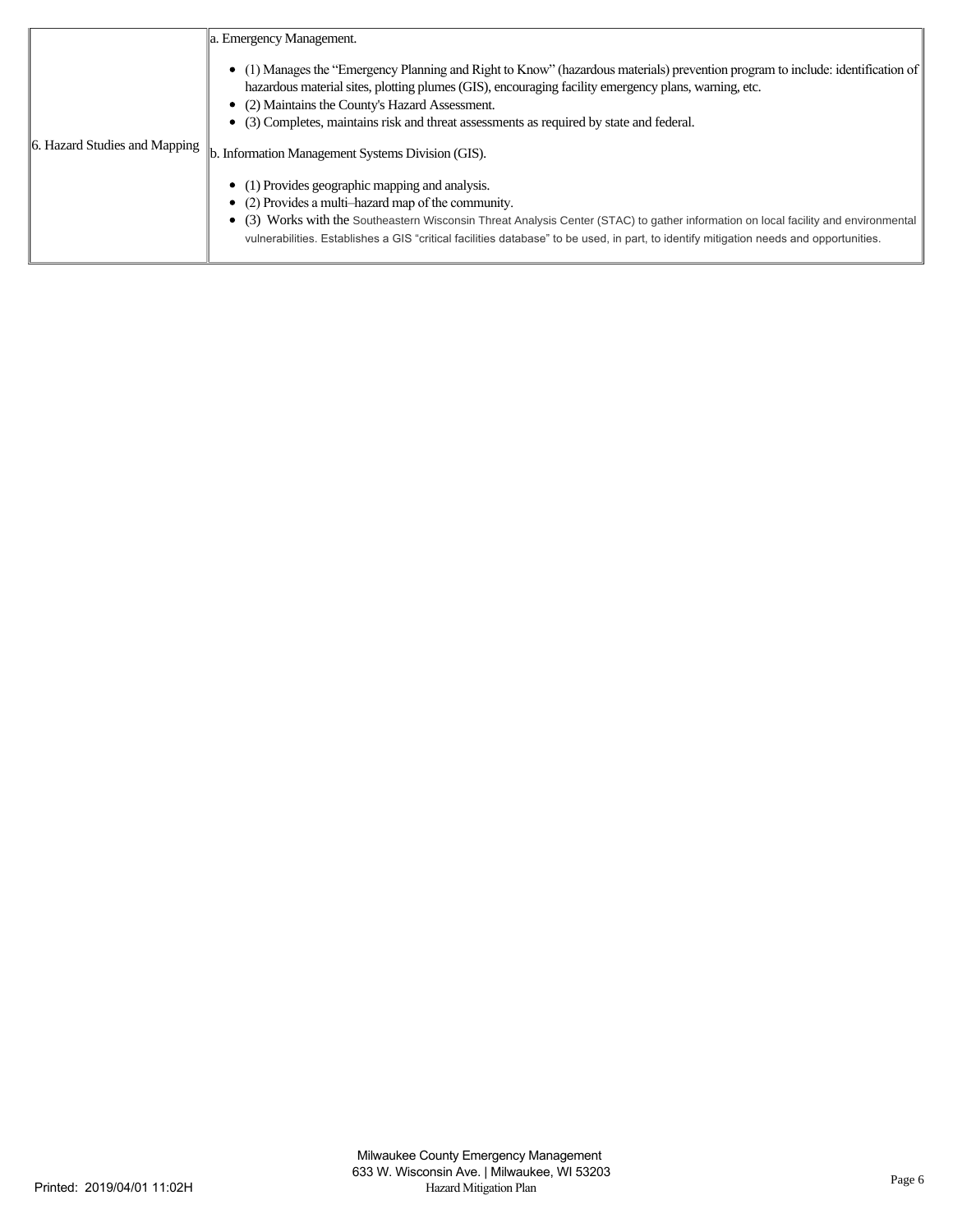# [1.2.3 Summary of Milwaukee County Hazard Mitigation Plan](https://milwaukeecounty.isc-cemp.com/Cemp/Details?id=5806756)

## **C. SUMMARY OF MILWAUKEE COUNTY HAZARD MITIGATION PLAN**

| SUMMARY OF MILWAUKEE COUNTY CURRENT AND FUTURE MITIGATION ACTIVITIES BY HAZARD |                                                                                                                                                                                                                                                                                                                                                                                                                                                                                                                                                                                                                        |  |  |  |
|--------------------------------------------------------------------------------|------------------------------------------------------------------------------------------------------------------------------------------------------------------------------------------------------------------------------------------------------------------------------------------------------------------------------------------------------------------------------------------------------------------------------------------------------------------------------------------------------------------------------------------------------------------------------------------------------------------------|--|--|--|
| (Summarized From The County's Hazard Mitigation Plan)                          |                                                                                                                                                                                                                                                                                                                                                                                                                                                                                                                                                                                                                        |  |  |  |
| <b>HAZARDS</b>                                                                 | <b>MITIGATION ACTIVITIES</b>                                                                                                                                                                                                                                                                                                                                                                                                                                                                                                                                                                                           |  |  |  |
| Flood                                                                          | • 1. Warning systems.<br>• 2. Flood response planning and preparedness<br>3. Public education.<br>4. Municipal flood and storm water plans.<br>• 5. Flood mapping.<br>• 6. Flood insurance.<br>• 7. Flood zoning ordinances, prohibit development.<br>• 8. Purchase of repetitive loss structures.<br>• 9. Property protection: Install new or larger culverts where needed; Installation of wet detention ponds; Construct channels,<br>provide for overflow; Inspect, clean channels, removal of sediment and debris; Retaining walls.<br>• 10. Storm water system management guidelines, improvements, maintenance. |  |  |  |
| <b>Winter Storms</b>                                                           | • 1. Warning system (national weather service); NOAA all hazard weather radio.<br>• 2. Winter storm response planning and preparedness.<br>• 3. Establish tree management program for public property.<br>• 4. Ensure plowing and salting equipment is operational and available.<br>• 5. Public information on winter hazards, travel safety and preparedness.                                                                                                                                                                                                                                                        |  |  |  |
| Thunderstorms and Lightning                                                    | • 1. Public education.<br>• 2. NOAA all hazard weather radio.                                                                                                                                                                                                                                                                                                                                                                                                                                                                                                                                                          |  |  |  |
| Hail Storms                                                                    | • 1. Insurance for hail crop and property damages.<br>• 2. Distribution of information on various hail insurance options.<br>• 3. Public information on severe weather.<br>• 4. NOAA all hazard weather radio.                                                                                                                                                                                                                                                                                                                                                                                                         |  |  |  |
| Tornados                                                                       | • 1. Enhance early warning: sirens, reverse 911, NOAA all hazard weather radio.<br>• 2. Tornado spotter training programs; organize local tornado spotter networks.<br>• 3. Tornado response planning and preparedness.<br>• 4. Public education.<br>• 5. Identification and construction of public tornado shelters.<br>• 6. Uniform building codes.                                                                                                                                                                                                                                                                  |  |  |  |
| Drought                                                                        | • 1. Public education; water reduction and conservation programs.<br>• 2. Monitoring and preparedness.<br>• 3. Water usage regulations.<br>4. Provide information on water conservation measures to farmers, homeowners and the public.<br>• 5. Drought emergency plan.                                                                                                                                                                                                                                                                                                                                                |  |  |  |
| Earthquake                                                                     | • 1. Building codes.<br>• 2. Retrofit building and infrastructure.<br>• 3. Public education.                                                                                                                                                                                                                                                                                                                                                                                                                                                                                                                           |  |  |  |
| Extreme Heat and Cold                                                          | • 1. Public education.                                                                                                                                                                                                                                                                                                                                                                                                                                                                                                                                                                                                 |  |  |  |
| Coastal Erosion                                                                | • 1. Enhance slope stability.<br>2. Zoning.<br>3. Safe building procedures.<br>٠<br>4. Public education and information.                                                                                                                                                                                                                                                                                                                                                                                                                                                                                               |  |  |  |